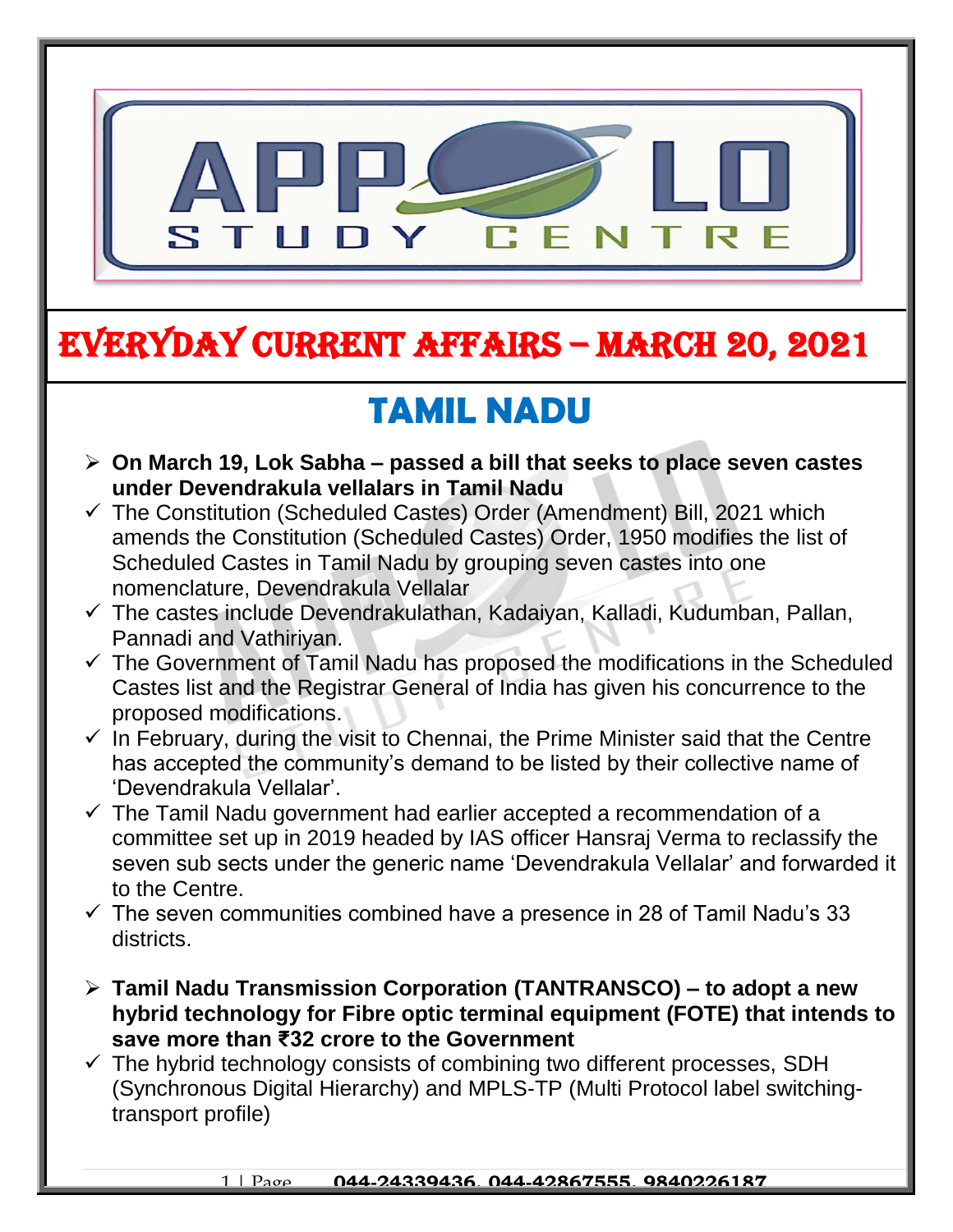- $\checkmark$  The new technology was approved for usage by the Tamil Nadu Electricity Regulatory Commission (TNERC)
- $\checkmark$  The hybrid SDH and MPLS-TP will be deployed in all the thirty eight 230-KV and above capacity sub-stations, while MPLS-TP technology will be deployed for FOTE in all 110-KV sub-stations
- $\checkmark$  FOTE systems are necessary for transfer of services like voice, data & video between the main load despatch centre (MLDC) located in Chennai to other load despatch centres across the state.
- $\checkmark$  SDH (Synchronous Digital Hierarchy) is the existing technology that has been in use for more than a decade now
- $\checkmark$  MPLS-TP (Multi Protocol label switching-transport profile), designed to speed up and shape network traffic in telecommunications transport networks, is the next most suitable operational flexible technology.
- $\checkmark$  For smooth transmission of technology, TANTRANSCO has proposed a hybrid FOTE to handle data from both technologies.
- The cost savings arise from the fact that SDH equipment costs around ₹6.7 lakh as against MPLS-TP equipment costing just ₹1.7 lakh

### **NATIONAL**

- **On March 19, Lok Sabha - passed a bill to amend the Mines and Mineral (Development and Regulation) Act through voice vote**
- $\checkmark$  Union minister for Mines, Pralhad Joshi moved the bill in the lower house
- $\checkmark$  The amendment aims to create more employment opportunities by allowing the entry of private enterprises and enhanced technology in mining activities.
- $\checkmark$  The reform in the mining sector would generate 55 lakh direct and indirect jobs.
- $\checkmark$  India produces 95 minerals and has same potential like South Africa and Australia but the mining sector was under-explored and India still had to import minerals like gold and coal, according to the Minister
- $\checkmark$  The bill will allow auctioning of mines that were allotted in 1980.
- $\checkmark$  At the base value, without adding premium, the 570-odd mines will fetch around ₹27 lakh crore to the Government exchequer
- $\checkmark$  The mining sector contributes 1.75% to the country's GDP at present, but the proposed reforms will raise the contribution to 2.5% by enabling auctioning of more number of mines
- $\checkmark$  The Bill removes the distinction between captive and non-captive mines and seeks to introduce an index-based mechanism by developing a National Mineral Index (NMI) for statutory payments.
- $\checkmark$  The National Mineral Exploration Trust (NMET), to see the functioning of the mining sector, will be made an autonomous body.
- **On March 19, the Union Government – written to Chief Justice S A Bobde**, **who retires on April 23, to recommend the name of his successor**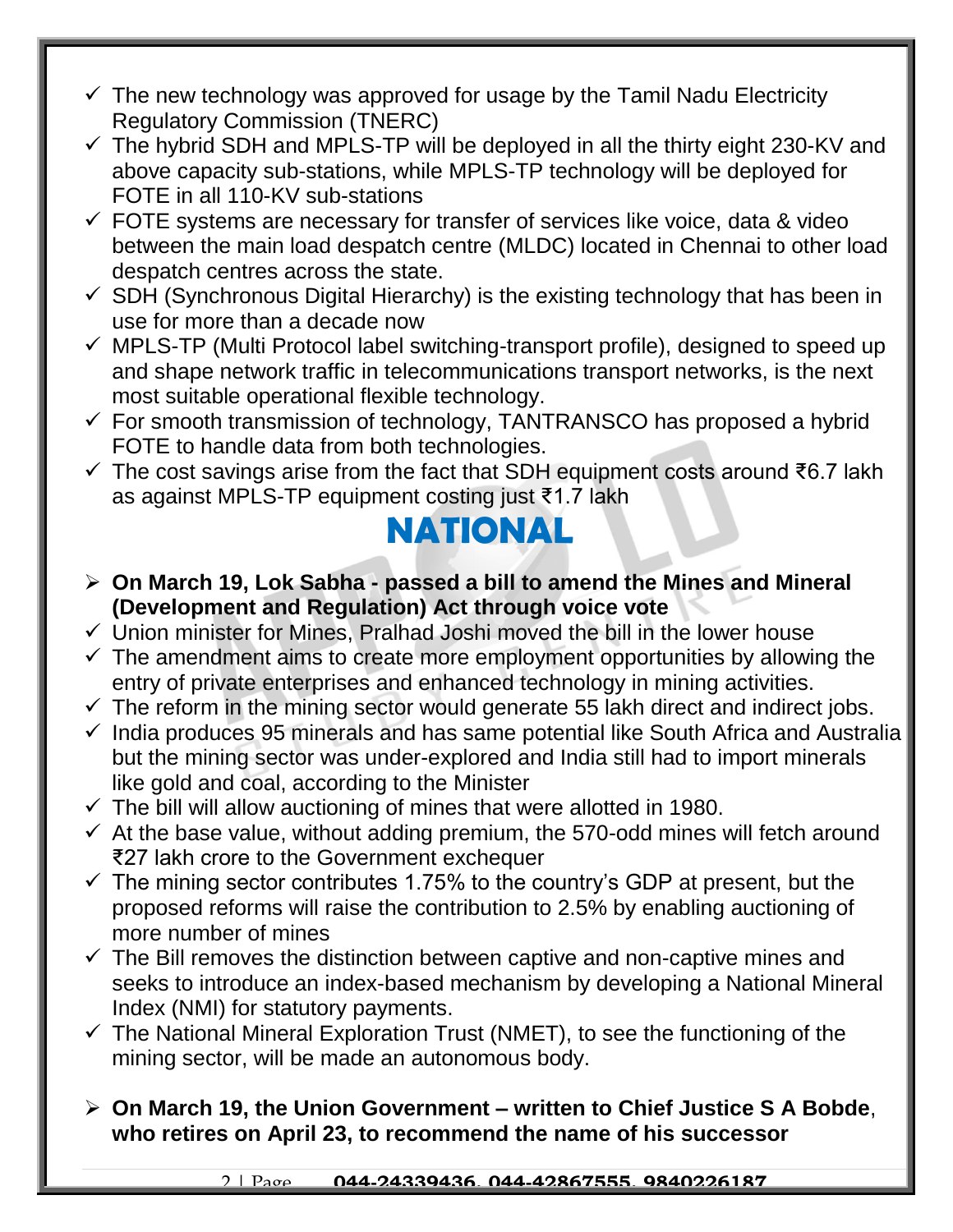- $\checkmark$  This is as per the convention that has been followed since the collegium took over the process of selecting judges in the 1990s.
- $\checkmark$  Law minister Ravi Shankar Prasad wrote to CJI Bobde requesting him to nominate his successor, who would be appointed as the 48th CJI



- **Justice N V Ramana, the senior-most among SC judges, is in line to succeed Justice Bobde as the next CJI.**
- $\checkmark$  As per convention, the CJI recommends the name of the senior-most SC judge as successor a month ahead of his retirement.
- $\checkmark$  Hence, it is expected that CJI Bobde will recommend Justice Ramana's name as his successor by March 23
- $\checkmark$  The appointment to the office of the Chief Justice of India should be of the seniormost judge of the Supreme Court considered fit to hold the office, as per the memorandum of procedure for appointment of CJI
- $\checkmark$  The law minister, at the appropriate time, would seek the recommendation of the outgoing CJI for the appointment of the next CJI.
- $\checkmark$  After receipt of the recommendation of the CJI, the law minister will forward the recommendation to the prime minister who will advise the President in the matter of appointment.
- $\checkmark$  Justice Ramana, who is in line to become the next CJI, will have tenure of one year, four months and three days.
- **India - has launched the "Gram Ujala Scheme" on March 19, 2021 to provide the cheaper LED bulbs in the rural areas.**
- $\checkmark$  The scheme was launched by the Union power and new and renewable energy minister, Raj Kumar Singh.
- $\checkmark$  The ambitious scheme, first such in the country, aims to provide around 600 million LED bulbs to the rural areas at a lesser price of Rs. 10.
- $\checkmark$  Under the scheme, the bulbs are offered by the state-run Energy Efficiency Services Ltd's subsidiary, Convergence Energy Services Ltd (CESL).
- $\checkmark$  The scheme does not have government's support or comes under any subsidy.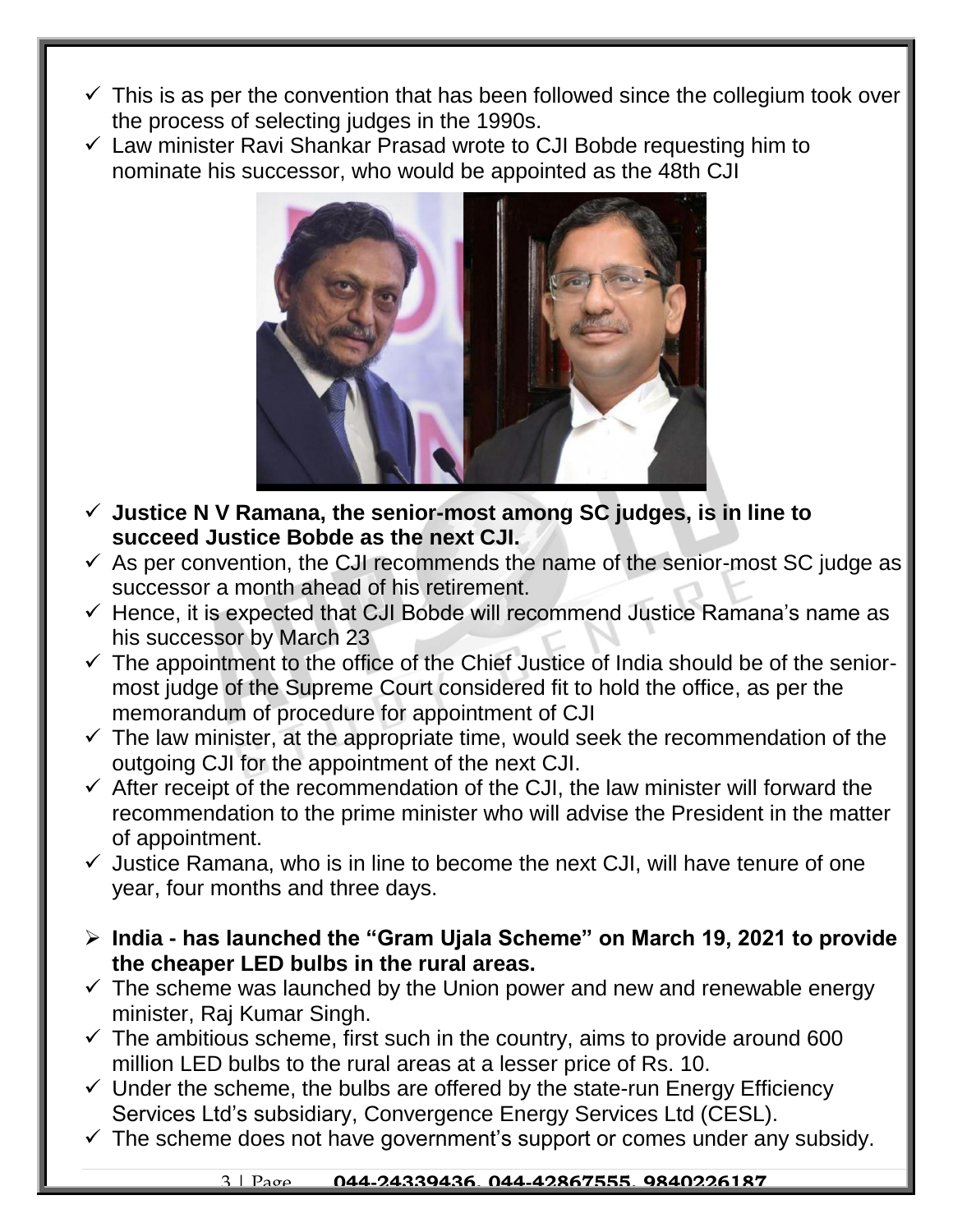- $\checkmark$  It will be financed entirely through the carbon credits which will be claimed under the "United Nations' Clean Development Mechanism (CDM)".
- $\checkmark$  The revenue from the carbon credit will contribute Rs. 60 per LED.
- $\checkmark$  This scheme also proposes to take back the incandescent and compact fluorescent lamp (CFL) bulbs of the rural consumers.
- $\checkmark$  After submitting the bulbs, the consumers will get 7 watt and 12-watt LED bulbs with three years' warranty.
- $\checkmark$  In the first phase, the scheme was launched from Arrah district in Bihar.
- $\checkmark$  During the first phase, around 15 million LED bulbs will be distributed in the villages of Arrah (Bihar), Vijayawada (Andhra Pradesh), Varanasi (Uttar Pradesh), Nagpur (Maharashtra), and western Gujarat.
- $\checkmark$  In the year 2014, the previous 'Unnat Jyoti by Affordable Lighting for All' (Ujala) scheme had reduced the LED bulb prices to Rs. 70 per piece from around Rs. 310.

### **PERSONALITIES**

- **Union Education Minister, Ramesh Pokhriyal 'Nishank' - took a ride in the 'Energy Swaraj Yatra' bus recently**
- $\checkmark$  The bus has been built by Dr Chetan Singh Solanki, a professor of Indian Institute of Technology (IIT) Bombay



### **IIT Bombay Energy Swaraj Yatra Bus**



- $\checkmark$  The "Energy Swaraj Yatra" bus, which runs completely on the solar energy, consists of a complete work-cum-residential unit.
- $\checkmark$  Dr Solanki has been travelling on the bus to raise awareness regarding the use of solar power.
- $\checkmark$  The bus allows the occupant to perform all the daily activities such as bathing, cooking, sleeping, working, meeting and training.
- $\checkmark$  The bus is fitted with 3.2 kW solar panels and 6 kWh of battery storage capacity.
- $\checkmark$  The Energy Swaraj Yatra began in 2020 and will continue till 2030.
- $\checkmark$  Dr Solanki has been recently conferred with the Brand Ambassador of Solar Energy of Madhya Pradesh by Madhya Pradesh Chief Minister Shivraj Singh Chouhan.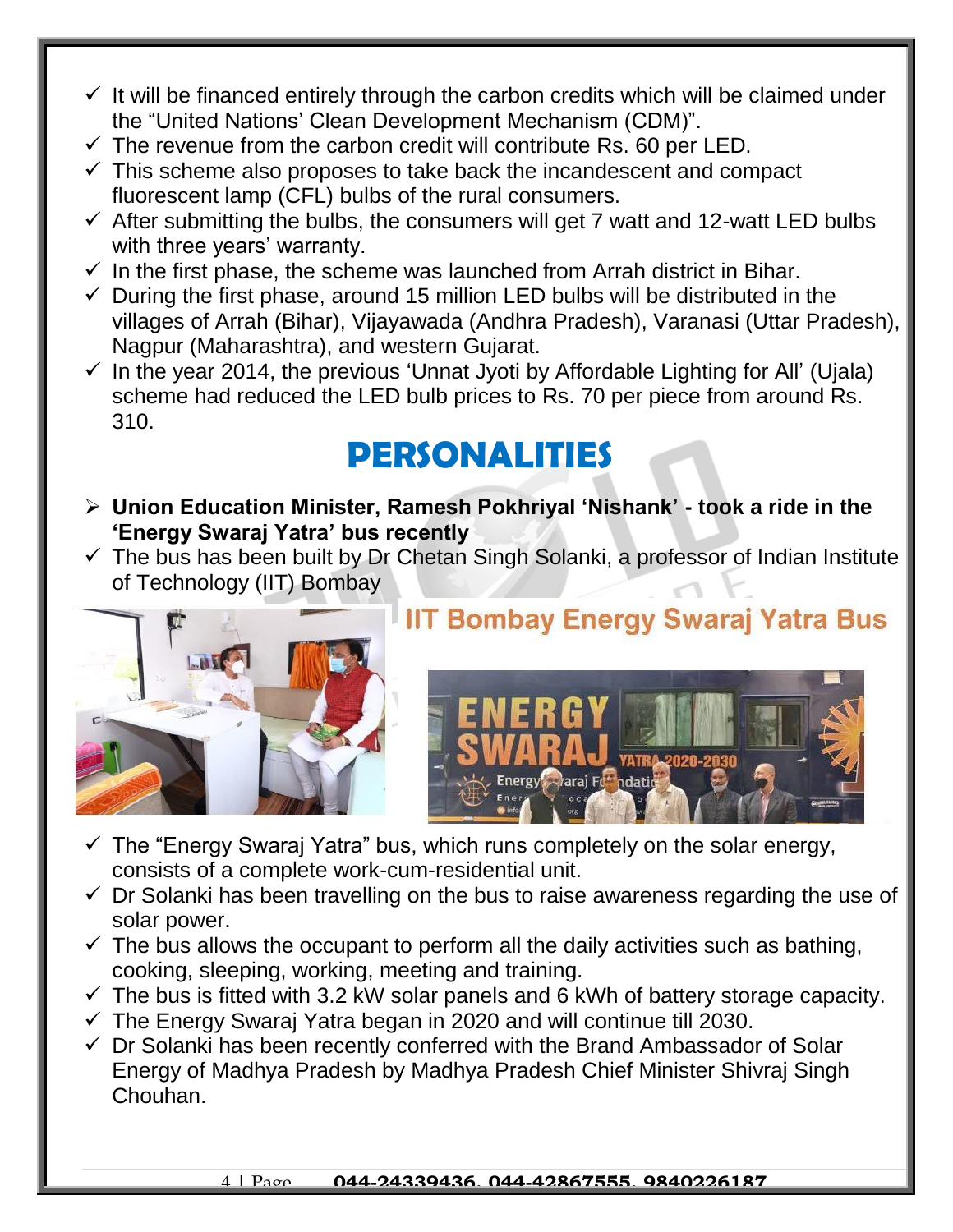### **SCIENCE, TECHNOLOGY & ENVIRONMENT**

 **Chennai-based National Centre for Coastal Research (NCCR) – to set up three permanent observatories to monitor coral bleaching and identify longterm mitigation measures**



- $\checkmark$  The observatories will be permanent structures, unlike the buoys off Chennai coast which are used to measure coastal water quality.
- $\checkmark$  They will measure all critical climate change and water quality parameters like sea surface temperature, dissolved oxygen, chlorophyll, blue algae, and water level variations.
- $\checkmark$  Researchers will also dive deep into the ocean to collect underwater data periodically.
- $\checkmark$  Further, the data from the observatories will be validated with satellite data.
- $\checkmark$  NCCR, which monitors the country's coastal water quality, has a field office in Mandapam, from where a research team monitors 128 coral species in the 21 islands at Gulf of Mannar and Palk Bay region.
- $\checkmark$  In 2018, the lab started coral restoration work in the Hare and Manoli islands, where polyps were tied to small concrete slabs on an iron frame and placed at 3m depth.
- **On March 19, environmental group, Global Energy Monitor – released a new report on climate impact of methane emissions from proposed coal mines worldwide**
- $\checkmark$  The countries with the highest amount of methane emissions (CO<sub>2</sub>e20) from proposed coal mines are China (572 Million tonnes), Australia (233 Mt), Russia (125 Mt), India (45 Mt), South Africa (34 Mt), the US (28 Mt), and Canada (17 Mt).
- $\checkmark$  The report noted that the proposed coal mines in China, the US, Turkey, Poland, and Uzbekistan could emit 40-50% of their greenhouse gas emissions in the form of methane, making them among the gassiest proposed coal mines in the world
- $\checkmark$  The first-of-its-kind analysis surveyed 432 proposed coal mines globally and modelled methane emission estimates at the individual mine level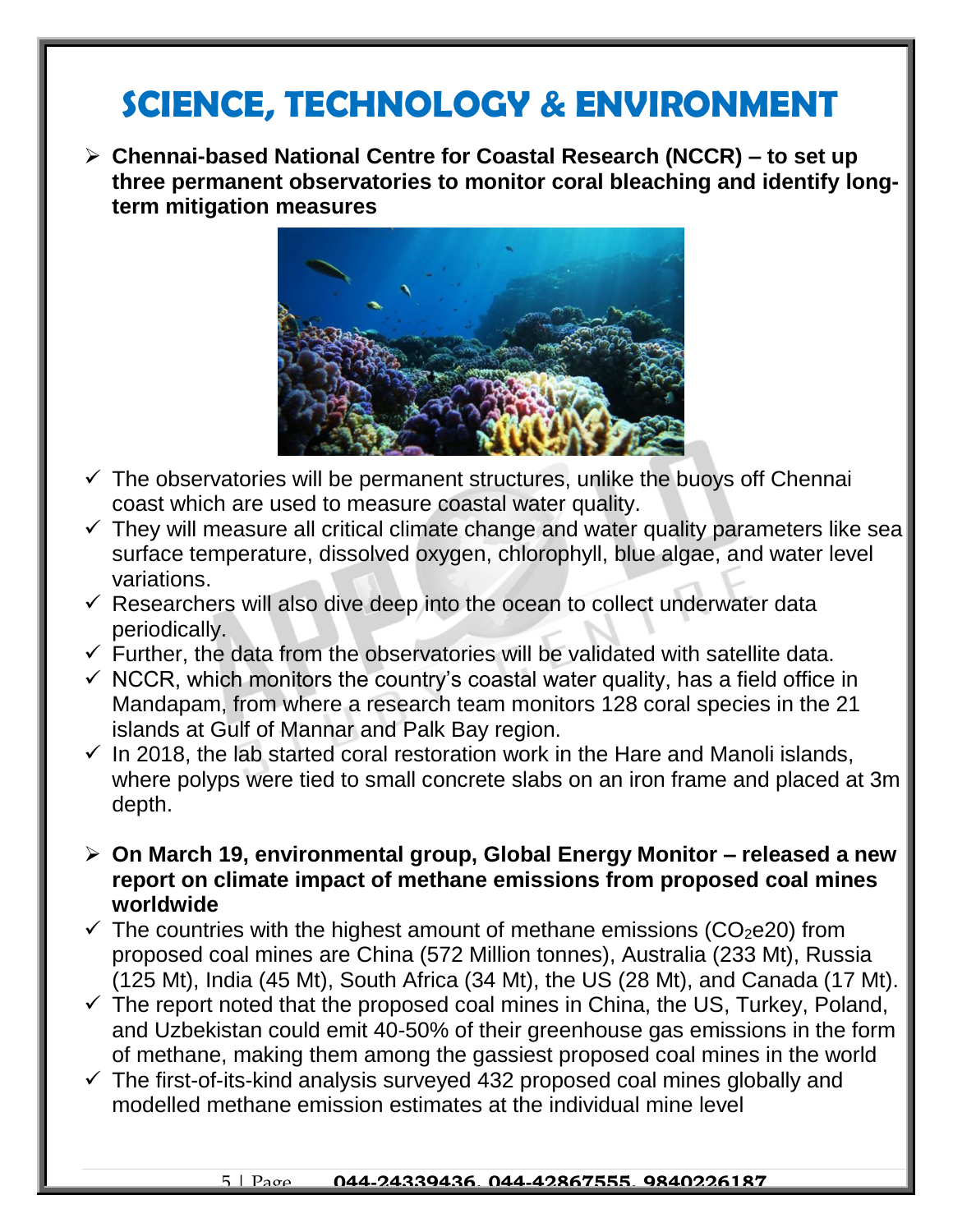$\checkmark$  Unless efforts are taken, methane emissions from these proposed mines would amount to 13.5 Mt of methane annually, a 30% increase over current methane emissions.



- $\checkmark$  According to the report, coal mines currently under development would emit 1,135 million tonnes (Mt) of annual  $CO<sub>2</sub>$ -equivalent (CO<sub>2</sub>e) on a 20-year horizon and 378 Mt of annual  $CO<sub>2</sub>e$  on a 100-year horizon.
- $\checkmark$  Based on a 20-year horizon, estimated emissions would exceed the annual CO<sub>2</sub> emissions from the US coal plants (952 Mt in 2019).
- $\checkmark$  Methane is the second biggest contributor to global warming after CO<sub>2</sub>, with a shorter atmospheric lifetime, but much stronger potency and warming potential.
- $\checkmark$  During mining, fractured coal seams and surrounding strata emit methane into the atmosphere.

### **DEFENCE**

- **On March 19, Ministry of Defence - signed a ₹ 1,188 crore contract with defence PSU Bharat Dynamics Limited (BDL) for the supply of 4,960 Milan-2T anti-tank guided missiles (ATGMs) to the Army**.
- $\checkmark$  These second-generation Tandem warhead ATGMs have a range of 1,850 metres
- $\checkmark$  The missiles will be produced by BDL under the license from MBDA Missile Systems of France.
- $\checkmark$  These missiles can be fired from both the ground and vehicle-based launchers.
- $\checkmark$  They will be inducted in the 13-lakh Army, which is facing an acute shortage of advanced missiles to thwart enemy tanks.
- $\checkmark$  Last year, the Army had decided in favour of an emergency induction of a limited number of the third-generation Israeli Spike ATGMs
- $\checkmark$  This was to meet immediate operational requirements amidst the military confrontation with China in eastern Ladakh.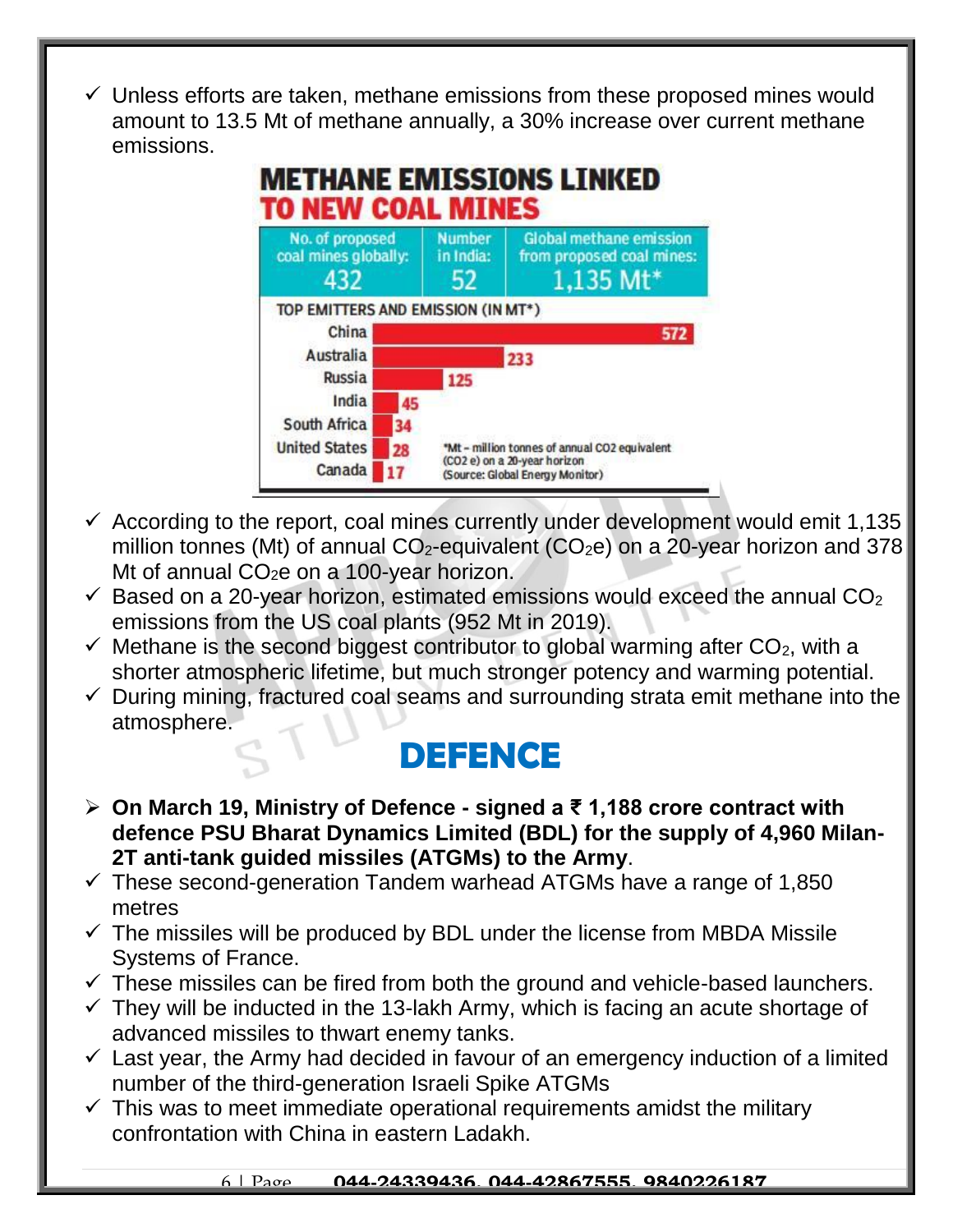- $\checkmark$  The induction of indigenous third-generation Nag ATGMs is delayed for a longer period
- $\checkmark$  In this scenario, the Army is largely equipped with the Milan-2T and Konkurs (4km) ATGMs, which have been produced by BDL under licence from French and Russian companies for years.

### **SPORTS**

 **Discus thrower, Kamalpreet Kaur – booked her Tokyo Olympics berth with a national record of 65.06m on the final day of Federation Cup in Patiala on March 19**



- $\checkmark$  Kamalpreet, who hails from Badal village in Sri Muktsar Sahib, broke the nineyear-old national record of 64.76m held by 2010 Commonwealth Games gold medallist Krishna Poonia.
- $\checkmark$  Veteran Seema Punia finished second with a best effort of 62.64m and Sonal Goyal of Delhi took the bronze with 52.11m.
- $\checkmark$  The Tokyo Olympics qualifying mark is 63.50m.
- $\checkmark$  Hima Das of Assam won the women's 200m race with a new meet record time of 23.21 seconds.
- $\checkmark$  Hima, who has a personal best time of 23.10 seconds, is yet to qualify for the Olympics.
- $\checkmark$  The Olympic qualifying mark is 22.80 seconds.
- $\checkmark$  Tamil Nadu's S Dhanalakshmi, who stunned Hima Das in 100m sprint, had to settle for the silver with a time of 23.39 seconds.
- $\checkmark$  Archana Suseendran of Tamil Nadu finished third with 23.60s.
- $\checkmark$  Tamil Nadu's Dharun Ayyasamy and Vithya Ramraj won men and women's 400m hurdles with a timing of 50.16 and 59.59 seconds respectively.

# **RANKINGS**

 **The United Nation Sustainable Development Solutions Network - has released its annual report called "World Happiness Report, 2021" on the eve of "World Happiness day" which is observed on March 20**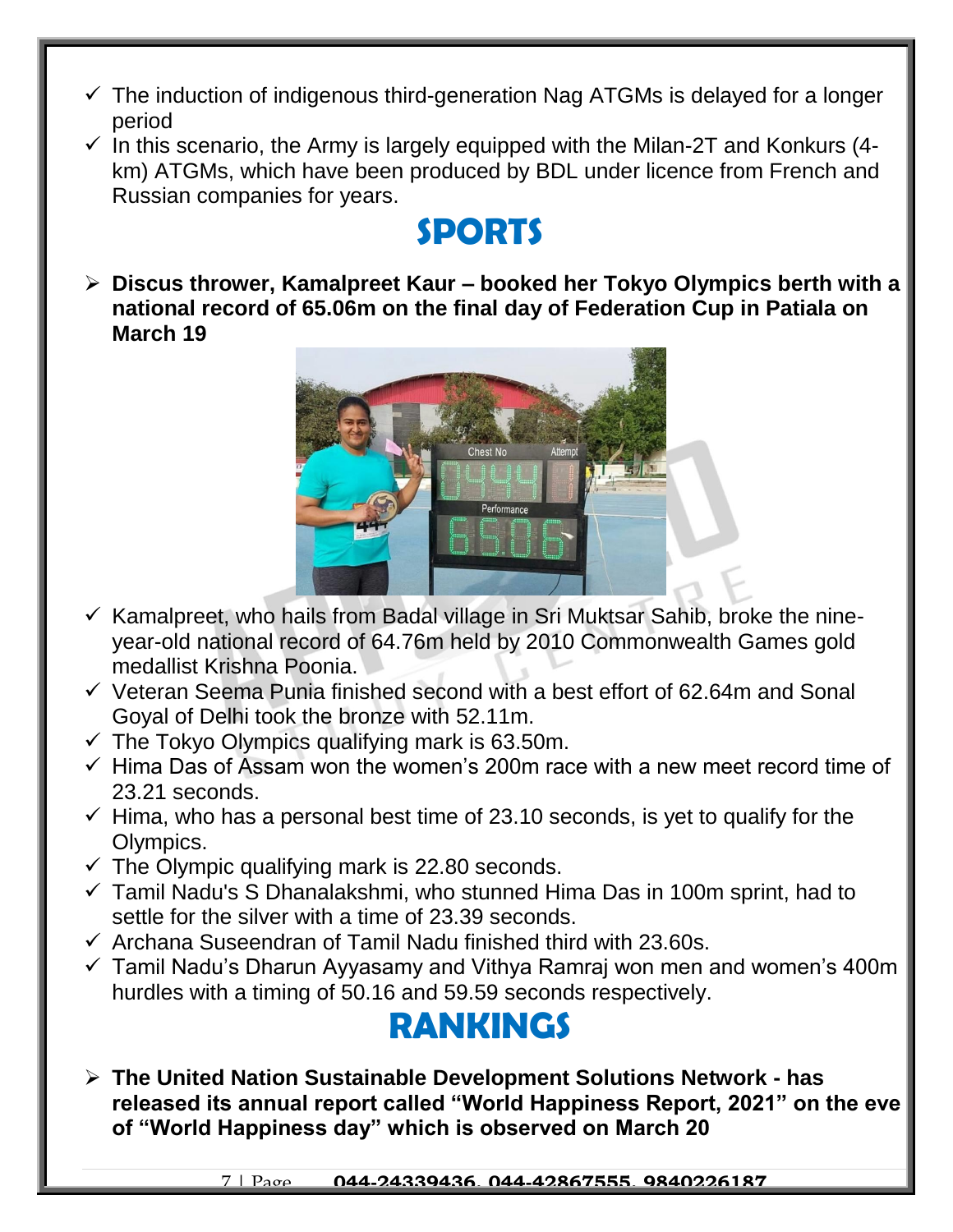

- $\checkmark$  India is ranked at 139<sup>th</sup> position out of 149 countries in the annual report, which was once again topped by Finland
- $\checkmark$  The Nordic nation is followed by Iceland, Denmark, Switzerland, The Netherlands, Sweden, Germany and Norway.
- $\checkmark$  United States was ranked at 19<sup>th</sup> position.
- $\checkmark$  India's neighbours, Pakistan is on 105th, Bangladesh on 101st and China on 84th, according to the report.
- $\checkmark$  Afghanistan was titled as the 'Least Happy' country, followed by Zimbabwe (148), Rwanda (147), Botswana (146) and Lesotho (145).
- $\checkmark$  India was ranked at 144<sup>th</sup> position out of 156 countries in the "world happiness" report, 2020".
- $\checkmark$  Ten countries who have been ranked behind India in the year 2021 are Burundi, Yemen, Tanzania, Haiti, Malawi, Lesotho, Botswana, Rwanda, Zimbabwe and Afghanistan.

### **INTERNATIONAL DAY**

**World Sparrow Day – March 20**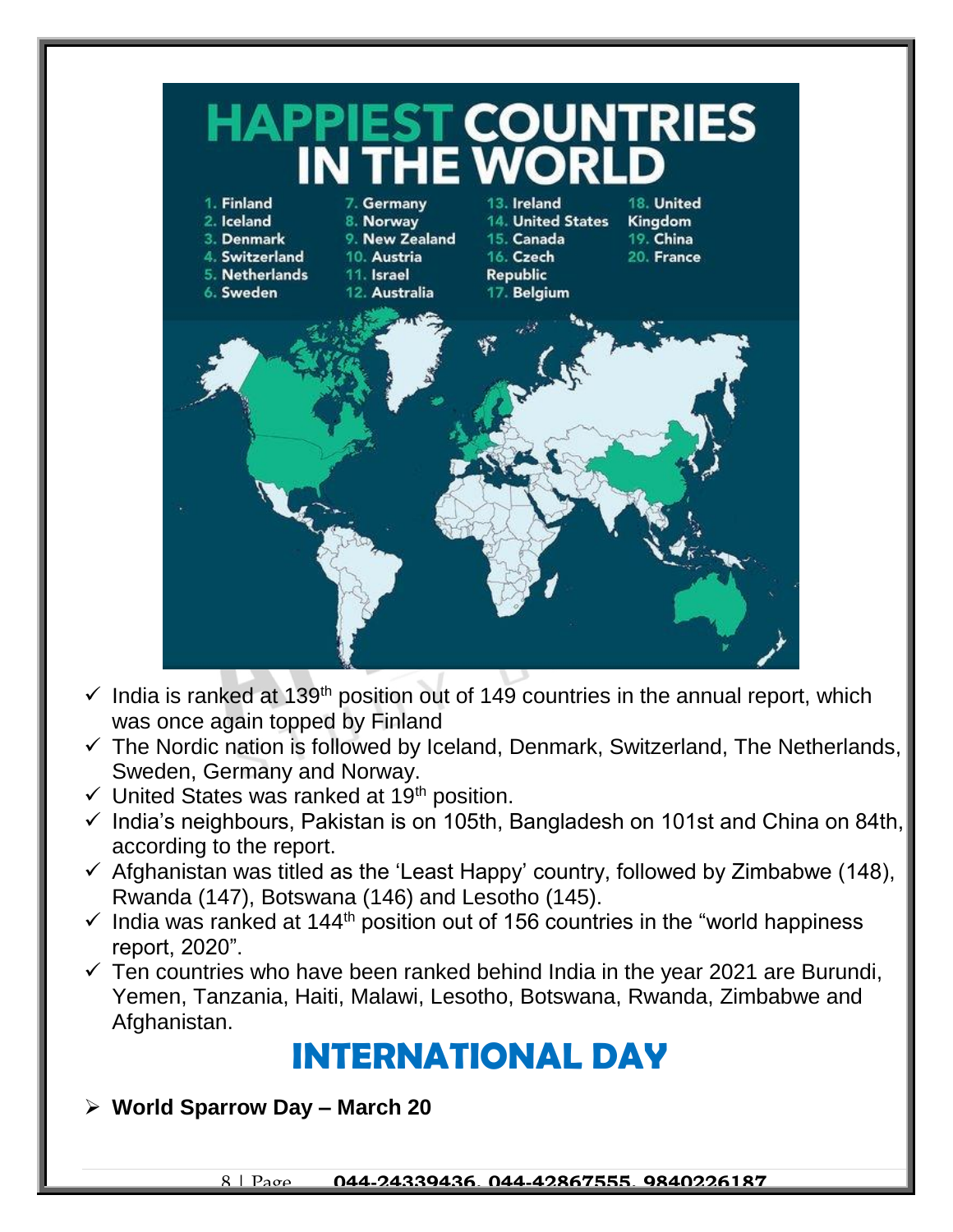

- $\checkmark$  The Day is observed every year to raise awareness about protecting the house sparrows, whose population has been dwindling of late due to noise pollution
- $\checkmark$  The main purpose of celebrating the day is to highlight the significance and importance of conservation and protection of the sparrows
- $\checkmark$  World Sparrow Day is an initiative started by the Nature Forever Society of India along with the Eco-Sys Action Foundation of France.
- $\checkmark$  The Society was started by a dedicated conservationist Mohammed Dilawar.
- $\checkmark$  Dilawar was named by the Time as one of the "Heroes of the Environment" in 2008.
- $\checkmark$  The first World Sparrow Day was celebrated in 2010 by carrying out different various kinds of activities and events like art competitions, awareness campaigns, and sparrow processions
- $\checkmark$  The Theme for World Sparrow Day is "I Love Sparrows"

#### **International Day of Happiness – March 20**



 $\checkmark$  The Day highlights the importance of 'happiness' in the overall well-being of human beings and the important role it plays in deciding the objectives of public policies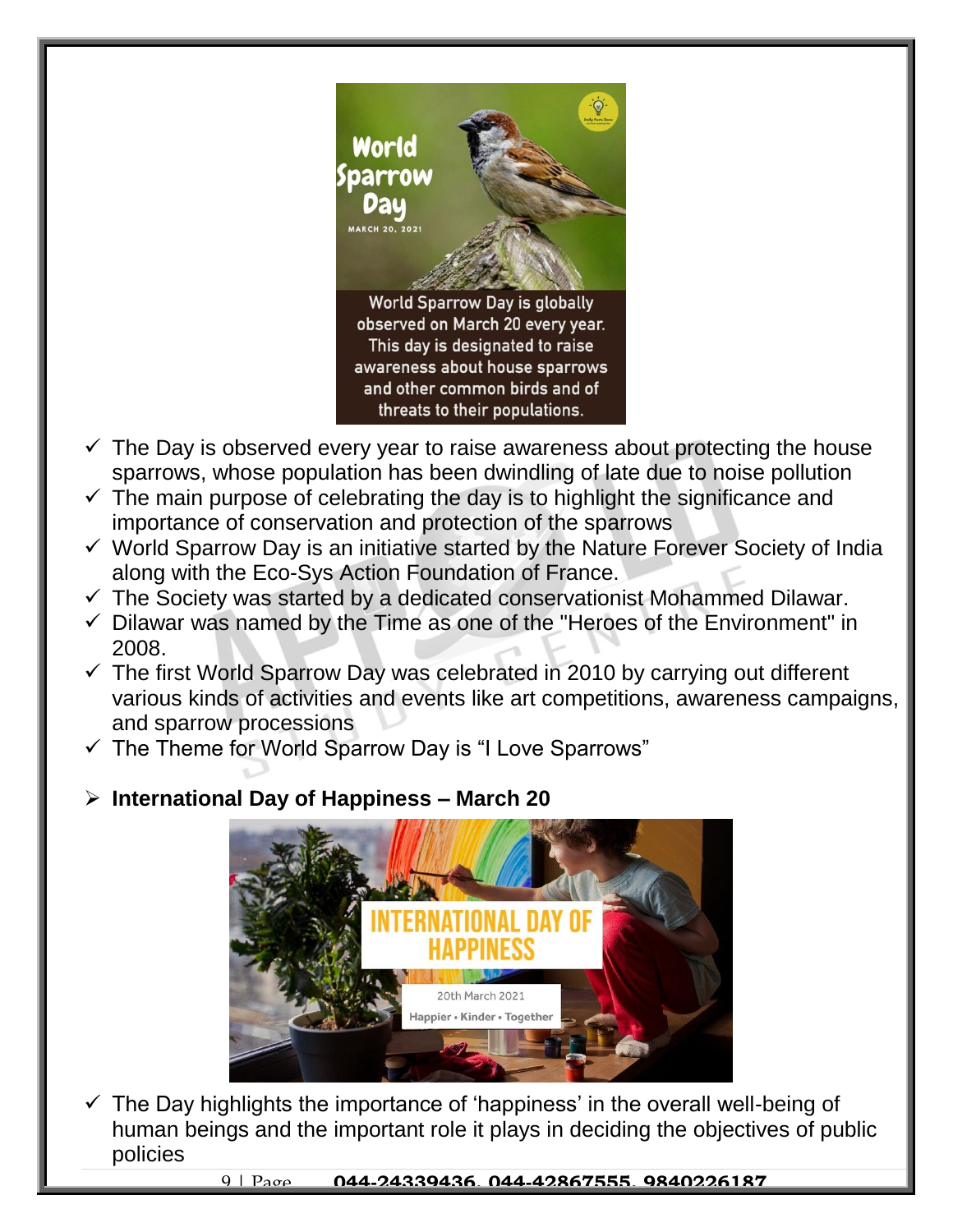- $\checkmark$  Happiness is intrinsically related to the equitable economic growth, which in turn lead to the sustainable development of the society
- Theme 2021 "Happiness for All, Forever**"**
- $\checkmark$  The International day of Happiness was first observed by the United Nations in the year 2013.
- $\checkmark$  The Day was observed following years of campaigning by the United Nations adviser, Jayme Illien who grew up in a Mother Teresa's orphanages in Kolkata.
- $\checkmark$  The resolution to observe the day was passed on July 12, 2012 after the initiation by Bhutan.
- $\checkmark$  Bhutan had emphasised the importance of "National Happiness" over "National Income" since 1970s.
- $\checkmark$  The country had also adopted the concept of "Gross National Happiness" over the "Gross National Product" for guiding the country
- $\checkmark$  Gross Domestic or National Happiness is an index that is used to measure the collective happiness and well-being of the population.
- $\checkmark$  The Gross National Happiness Index is instituted as the goal in the constitution of Bhutan which enacted in July 2008.



#### **Spring Equinox or Vernal Equinox – March 20, 2021**

- $\checkmark$  The duration of the spring equinox will be of 12 hours, 7 minutes this year, with the sunrise taking place at 6:25 am and sunset at 6:32 pm
- $\checkmark$  Usually, the spring equinox occurs on March 20, which is considered as the first day of the spring as per the astronomical calculation of the seasons
- $\checkmark$  However, it may occur on any date from March 19 to 21 due to astronomical variations
- $\checkmark$  Equinoxes occur twice every year, one on March 20th or 21st and the second on September 22nd or 23rd.
- $\checkmark$  The dates are based on the two equinoxes and solstices.
- $\checkmark$  The astronomical spring will end on June 21, 2021 which is called as the summer solstice.